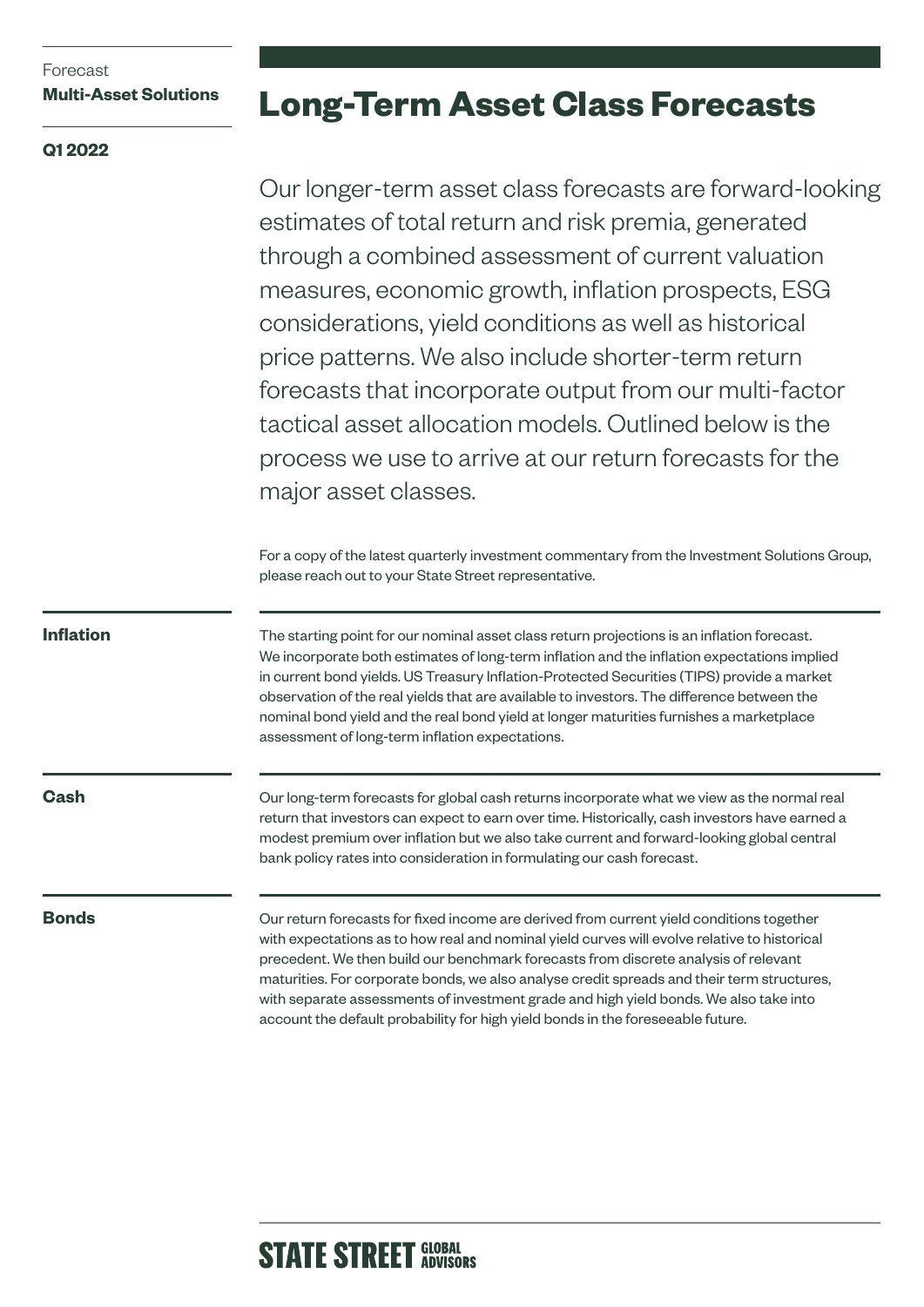

### **Equities**

Our long-term equity market return forecasts combine estimates of real return potential, derived from historical and current dividend yields, forecasted real earnings growth rates, expected share issuance or buyback yield, and potential for expansion or contraction of valuation multiples. Our way of estimating real earnings growth rates incorporates forecasts of GDP levels. Across both developed and emerging markets, variations in labour, capital and productivity levels result in region-specific differences in the GDP estimates, allowing for more region-appropriate forecasts for both developed and emerging market equities.

Another important feature of our equity forecasts is that they include elements of ESG through leveraging State Street Global Advisors' R-Factor scores. Improvements in a country's aggregated and normalised R-Factor scores are used to incrementally reduce its risk expectations within the forecast and the other way around.

### **Smart Beta**

Smart Beta forecasts are developed using MSCI World index forecasts as a starting point and adding expected alpha and beta adjustments as appropriate.

#### **Private Equity**

Our long-term forecast for private equity is based upon past performance patterns of private equity funds relative to listed equity markets and our extrapolation of these performance patterns on a forward basis. According to several academic studies<sup>12,3</sup> the annual rate of return of private equity funds over the long term appears to be largely in line with that of listed equities after appropriate adjustments for leverage are made. Private equity funds seem to have been outperforming relative to listed equities before fees, but generally in line with them (on a leverage-adjusted basis) after fees.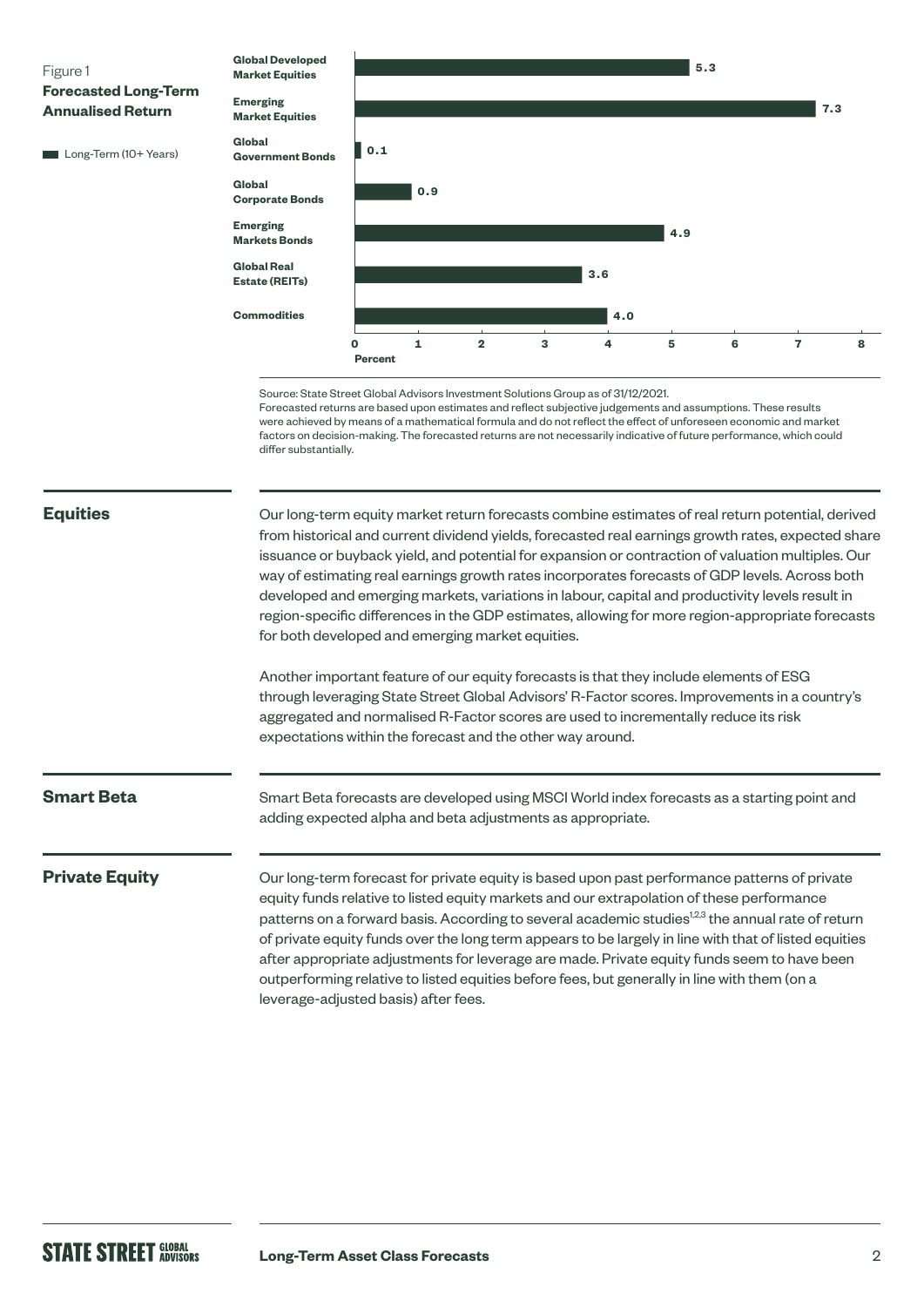#### **REITs**

Real Estate Investment Trusts (REITs) have historically earned returns between bonds and stocks due to their stable income streams and potential for capital appreciation. Hence, we model it as a blend of two approaches. The first approach is to apply the average historical spread of the yields over Treasuries to forecast the expected return. The second approach is to account for inflation and long-term capital appreciation with the current dividend yield.

# **Commodities**

Our long-term commodity forecast is based on the level of world GDP, as a proxy for consumption demand, as well as on our inflation outlook. Additional factors affecting the returns to commodity investors include how commodities are held (e.g., physically, synthetically, or via futures) and the various construction methodologies of different commodity benchmarks. Futures-based investors have the potential to earn a premium by providing liquidity and capital to producers seeking to hedge market risk. This premium is greatest when the need for hedging is high, driving commodities to trade in backwardation, with future prices that are lower than spot prices. When spot prices are lower, however, the market is said to be in contango, and futures investors may realise a negative premium.

# **Long Horizon Risk**

We believe that over the long term, prices are anchored to some sort of a slow-moving, fundamentals-anchored process, while in the short term, these same prices cycle quasirandomly around such anchors. Thus, the returns on most financial assets can be effectively separated into a long-term component linked to economic fundamentals and a transient part linked to "excess volatility" or other noise. Such property of asset returns rhythms nicely with the investors' need to balance strategic portfolio optimality with the short-term risk control. With that in mind, we expanded our Long-Term Return Forecasts to include long-horizon risk estimates alongside ordinary, short-horizon ones.

| <b>Asset Class</b>                  | <b>Benchmark</b>                    | <b>Short</b><br><b>Term</b><br>1 Year (%) | Intermediate<br><b>Term</b><br>3-5 Years (%) | <b>Long Term</b><br>10+ Years<br>(% ) | Long-<br><b>Horizon</b><br><b>Risk</b><br>(Std Dev)<br>(%) | "Observed"<br>Short-<br><b>Horizon Risk</b><br>(Std Dev)<br>(%) |
|-------------------------------------|-------------------------------------|-------------------------------------------|----------------------------------------------|---------------------------------------|------------------------------------------------------------|-----------------------------------------------------------------|
| Global Equities (ACWI)              | <b>MSCI ACWI</b>                    | 6.4                                       | 6.2                                          | 5.5                                   | 4.7                                                        | 14.7                                                            |
| Global Equities (ACWI)<br>ex US     | <b>MSCI ACWI Ex USA</b>             | 7.2                                       | 6.5                                          | 5.9                                   | 5.1                                                        | 15.6                                                            |
| <b>Global Developed</b><br>(World)  | <b>MSCI World</b>                   | 6.2                                       | 5.9                                          | 5.3                                   | 4.7                                                        | 14.6                                                            |
| Global Developed ex US              | MSCI World ex USA                   | 6.9                                       | 5.9                                          | 5.2                                   | 5.1                                                        | 15.6                                                            |
| Global Developed ex US<br>Small Cap | MSCI World ex US<br>Small Cap       | 6.3                                       | 6.6                                          | 6.0                                   | 5.1                                                        | 16.6                                                            |
| US Large Cap                        | S&P 500                             | 5.8                                       | 5.9                                          | 5.3                                   | 4.6                                                        | 15.1                                                            |
| US Mid Cap                          | S&P MidCap 400                      | 6.4                                       | 6.2                                          | 5.6                                   | 4.7                                                        | 17.7                                                            |
| US Small Cap                        | S&P Small Cap 600                   | 6.5                                       | 6.4                                          | 5.8                                   | 5.1                                                        | 19.3                                                            |
| Europe                              | <b>MSCI</b> Europe                  | 7.7                                       | 6.2                                          | 5.5                                   | 5.2                                                        | 16.2                                                            |
| Euro                                | <b>MSCI</b> Euro                    | 7.6                                       | 5.8                                          | 5.0                                   | 5.7                                                        | 20.0                                                            |
| Developed Pacific                   | <b>MSCI Pacific</b>                 | 5.8                                       | 5.0                                          | 4.5                                   | 5.8                                                        | 18.3                                                            |
| Global Value Tilted                 | <b>MSCI World Value</b><br>Weighted | 5.9                                       | 5.7                                          | 5.1                                   | 4.9                                                        | 15.3                                                            |
| <b>Global Quality Tilted</b>        | <b>MSCI World Quality</b>           | 6.4                                       | 6.1                                          | 5.6                                   | 4.0                                                        | 14.0                                                            |
| Global Momentum Tilted              | <b>MSCI World</b><br>Momentum       | 7.3                                       | 7.0                                          | 6.4                                   | 5.1                                                        | 15.5                                                            |
| Global Minimum Variance             | <b>MSCI World</b><br>Minimum Vol    | 6.6                                       | 6.4                                          | 5.8                                   | 3.4                                                        | 10.9                                                            |

### Figure 2 **SSGA Asset Class Return Forecasts** As of 31 December 2021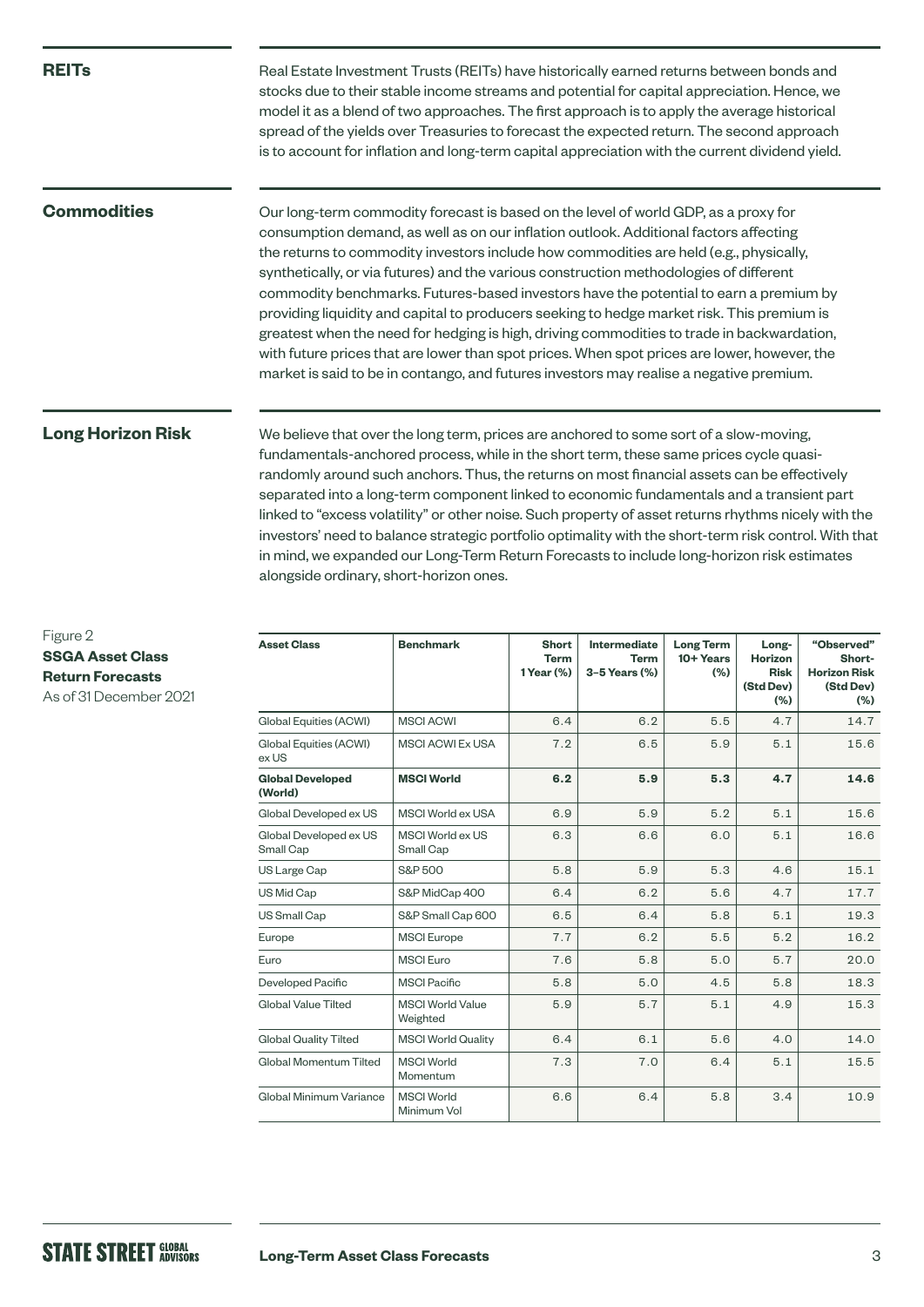| <b>Asset Class</b>                            | <b>Benchmark</b>                                                                                         | <b>Short</b><br><b>Term</b><br>1 Year (%) | <b>Intermediate</b><br><b>Term</b><br>3-5 Years (%) | <b>Long Term</b><br>10+ Years<br>$(\% )$ | Long-<br>Horizon<br><b>Risk</b><br>(Std Dev)<br>$(\%)$ | "Observed"<br>Short-<br><b>Horizon Risk</b><br>(Std Dev)<br>$(\% )$ |
|-----------------------------------------------|----------------------------------------------------------------------------------------------------------|-------------------------------------------|-----------------------------------------------------|------------------------------------------|--------------------------------------------------------|---------------------------------------------------------------------|
| <b>Emerging Markets (EM)</b>                  | <b>MSCIEM</b>                                                                                            |                                           | 8.1                                                 | 7.3                                      | 8.4                                                    | 21.5                                                                |
| <b>EM Asia</b>                                | <b>MSCI EM Asia</b>                                                                                      |                                           | 7.9                                                 | 7.0                                      | 7.2                                                    | 22.5                                                                |
| <b>EM EMEA</b>                                | <b>MSCI EM EMEA</b>                                                                                      |                                           | 8.5                                                 | 8.8                                      | 5.6                                                    | 20.4                                                                |
| <b>EM Latin America</b>                       | <b>MSCI EM Latin</b><br>America                                                                          |                                           | 10.8                                                | 9.5                                      | 12.4                                                   | 28.1                                                                |
| Global<br><b>Government Bonds</b>             | <b>BofA Global</b><br><b>Government</b><br><b>Bond Index</b>                                             | 0.0                                       | $-0.5$                                              | 0.1                                      | 1.1                                                    | 3.7                                                                 |
| <b>Global Corporate</b>                       | <b>Barclays Global</b><br><b>Aggregate</b><br>Corporate                                                  | 1.6                                       | 0.1                                                 | 0.9                                      | 1.7                                                    | 7.4                                                                 |
| Non-US<br>Government Bonds                    | Citi WGBI NonUSD                                                                                         | $-0.2$                                    | $-0.7$                                              | $-0.2$                                   | 1.3                                                    | 3.7                                                                 |
| Non-US<br>Corporate Bonds                     | BofA Merrill Lynch<br>Global Large Cap<br>Corporate Ex/<br><b>Barclays Global Agg</b><br>$x -$ Corporate | 0.5                                       | 0.0                                                 | 0.6                                      | 2.4                                                    | 11.4                                                                |
| US Government Bond                            | <b>Barclays US</b><br>Aggregate<br>Government                                                            | 0.7                                       | 0.3                                                 | 0.9                                      | 1.4                                                    | 4.9                                                                 |
| US Investment<br>Grade Bond                   | <b>Barclays US</b><br>Agg Bond                                                                           | 1.2                                       | 0.5                                                 | 1.1                                      | 1.3                                                    | 4.3                                                                 |
| US High Yield Bond                            | BofA US High Yield                                                                                       | 4.9                                       | 2.5                                                 | 3.0                                      | 3.1                                                    | 8.7                                                                 |
| US TIPS Bond                                  | Barclays US<br>Treasury Inflation<br><b>Protected Notes</b><br>(TIPS)                                    | $-2.7$                                    | $-1.5$                                              | 0.0                                      | 1.5                                                    | 6.4                                                                 |
| <b>US Long Treasury</b><br><b>STRIPS Bond</b> | <b>Barclays Treasury</b><br>US STRIPS 20Y+                                                               | 3.1                                       | $-1.6$                                              | $-2.1$                                   | 4.4                                                    | 23.9                                                                |
| Euro Government Bonds                         | <b>BofA</b> Euro<br>Government                                                                           | $-0.7$                                    | $-1.2$                                              | $-0.4$                                   | 1.2                                                    | 4.6                                                                 |
| Euro Corporate Bonds                          | BofA Merrill Lynch<br>Euro Corporate                                                                     | $-0.3$                                    | $-0.9$                                              | 0.0                                      | 1.2                                                    | 4.1                                                                 |
| Euro High Yield Bonds                         | BofA Euro High Yield                                                                                     | 1.2                                       | 0.5                                                 | 1.8                                      | 3.8                                                    | 12.1                                                                |
| Japanese<br>Government Bonds                  | Citi Japanese<br><b>GBI JPY</b>                                                                          | $-0.2$                                    | $-0.6$                                              | $-0.4$                                   | 1.1                                                    | 3.9                                                                 |
| Japanese<br>Corporate Bonds                   | BofA Japan<br>Corporate                                                                                  | 0.1                                       | 0.0                                                 | 0.2                                      | 0.4                                                    | 2.0                                                                 |
| UK Government Bonds                           | Citi UK GBI GBP                                                                                          | 0.9                                       | $-0.5$                                              | $-0.1$                                   | 1.8                                                    | 7.4                                                                 |
| UK Corporate Bonds                            | <b>BofA UK Corporate</b>                                                                                 | 1.4                                       | 0.6                                                 | 1.1                                      | 1.7                                                    | 7.1                                                                 |
| <b>Emerging</b><br><b>Markets Bonds</b>       | <b>JPM EMBI Plus</b>                                                                                     | 2.8                                       | 3.7                                                 | 4.9                                      | 3.5                                                    | 13.2                                                                |
| <b>Global Real Estate</b><br>(REITs)          | <b>FTSE EPRA/</b><br><b>NAREIT Developed</b>                                                             | 2.7                                       | 3.4                                                 | 3.6                                      | 6.6                                                    | 18.1                                                                |
| <b>Commodities</b>                            | <b>Bloomberg</b><br><b>Commodity</b>                                                                     | 6.9                                       | 4.0                                                 | 4.0                                      | 5.4                                                    | 15.2                                                                |
| Hedge Funds                                   | <b>HFRI Fund of Funds</b><br>Composite Index                                                             | 4.8                                       | 4.9                                                 | 5.0                                      | 2.4                                                    | 5.9                                                                 |
| Private Equity                                | <b>Burgiss</b><br>Private Equity                                                                         | 7.5                                       | 7.7                                                 | 6.9                                      | 7.9                                                    | 11.7                                                                |
| Private Debt                                  | <b>Burgiss Private Debt</b>                                                                              |                                           | 3.9                                                 | 4.8                                      | 4.7                                                    | 7.6                                                                 |
| US Cash                                       | BofA 3 Month T-Bill                                                                                      | 0.4                                       | 1.2                                                 | 1.7                                      | 0.7                                                    | 1.0                                                                 |
| UK Cash                                       | JPM UK Cash Index                                                                                        | 0.6                                       | 1.6                                                 | 1.7                                      | 1.0                                                    | 1.3                                                                 |
| EMU Cash                                      | JPM EUR Cash Index                                                                                       | $-0.6$                                    | 0.1                                                 | 1.0                                      | 0.9                                                    | 1.2                                                                 |
| Canada Cash                                   | JP Morgan Cash<br>Index Canada (3 M)                                                                     | 0.7                                       | 1.6                                                 | 1.8                                      | 0.8                                                    | 1.0                                                                 |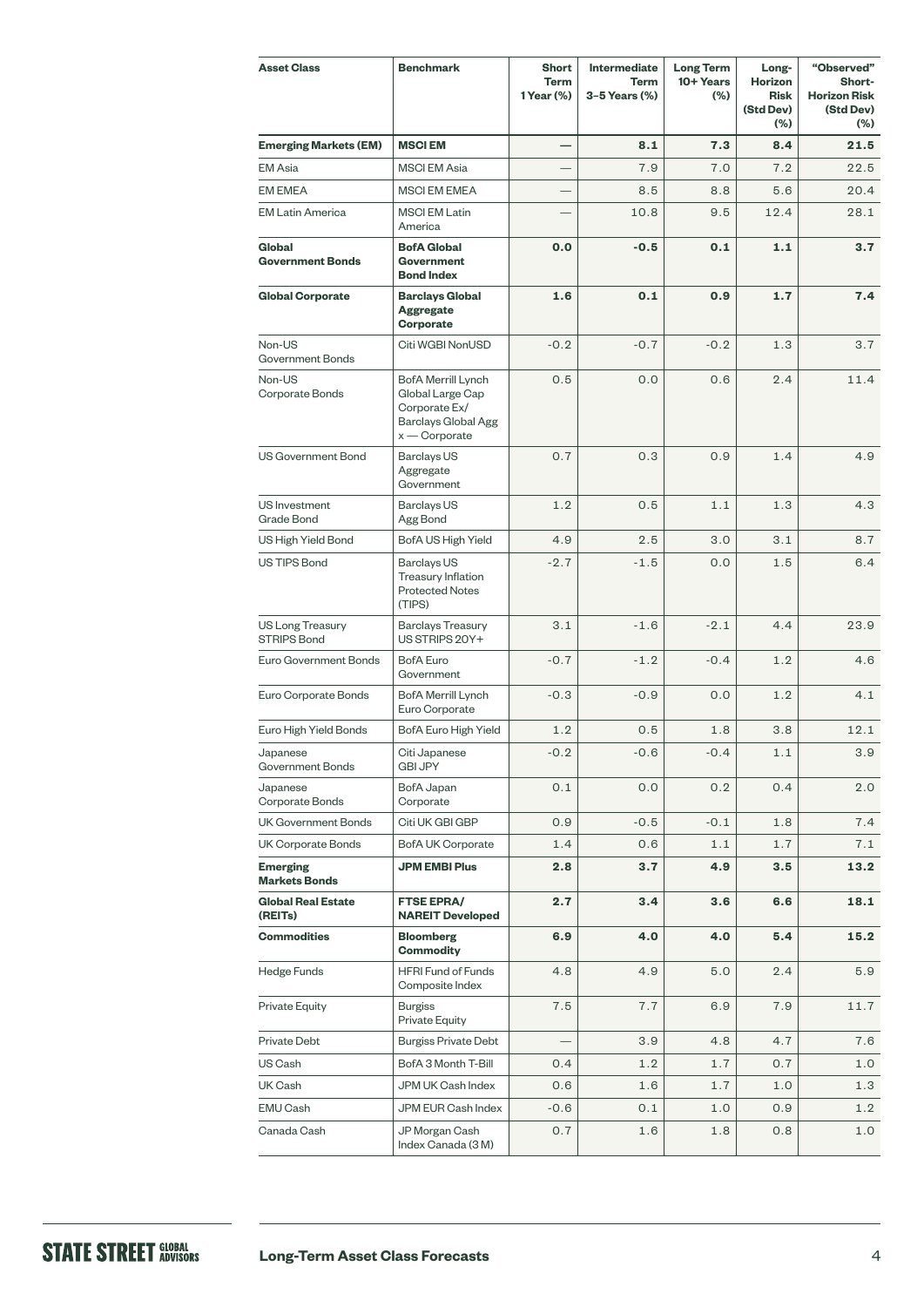| <b>Asset Class</b>   | <b>Benchmark</b> | <b>Short</b><br>Term<br>1 Year (%) | <b>Intermediate</b><br>Term<br>$3-5$ Years $(\%)$ | <b>Long Term</b><br>10+ Years<br>(%) | Long-<br><b>Horizon</b><br><b>Risk</b><br>(Std Dev)<br>(%) | "Observed"<br>Short-<br><b>Horizon Risk</b><br>(Std Dev)<br>$(\%)$ |
|----------------------|------------------|------------------------------------|---------------------------------------------------|--------------------------------------|------------------------------------------------------------|--------------------------------------------------------------------|
| US Inflation         |                  |                                    | 2.4                                               | 2.1                                  |                                                            |                                                                    |
| UK Inflation         |                  |                                    | 1.8                                               | 2.0                                  |                                                            |                                                                    |
| <b>EMU</b> Inflation |                  | –                                  | 1.9                                               | 1.9                                  | __                                                         |                                                                    |
| Canada Inflation     |                  |                                    | 2.1                                               | 2.0                                  |                                                            |                                                                    |

Source: The forecasted returns are annual arithmetic averages based on State Street Global Advisors' Investment Solutions Group 31 December 2021 forecasted returns and long-term standard deviations. The forecasted performance data is reported on a gross of fees basis. Additional fees, such as the advisory fee, would reduce the return. For example, if an annualised gross return of 10% was achieved over a five-year period and a management fee of 1% per year was charged and deducted annually, then the resulting return would be reduced from 61% to 53%. The performance includes the reinvestment of dividends and other corporate earnings and is calculated in the local (or regional) currency presented. It does not take into consideration currency effects. The forecasted performance is not necessarily indicative of future performance, which could differ substantially.

Note: Forecasts apply to the listed primary benchmarks and other asset class benchmarks as long as they are substantially similar.

- **Endnotes** <sup>1</sup> L'Her, Jean-Francois, Rossita Stoyanova, Kathryn Shaw, William Scott, and Charissa Lai. "A Bottom-Up Approach to the Risk-Adjusted Performance of the Buyout Fund Market." *Financial Analyst Journal,* Vol. 72, No. 4, pp. 36–48 (2016).
	- 2 Phalippou, Ludovic. "Performance of Buyout Funds Revisited." *Review of Finance,* vol. 18, no. 1 (January): 189–218 (2014).
- 3 Alexander Rudin and Daniel Farley. 2022. "Public and private equity returns: different or same?" *Journal of Portfolio Management,* forthcoming.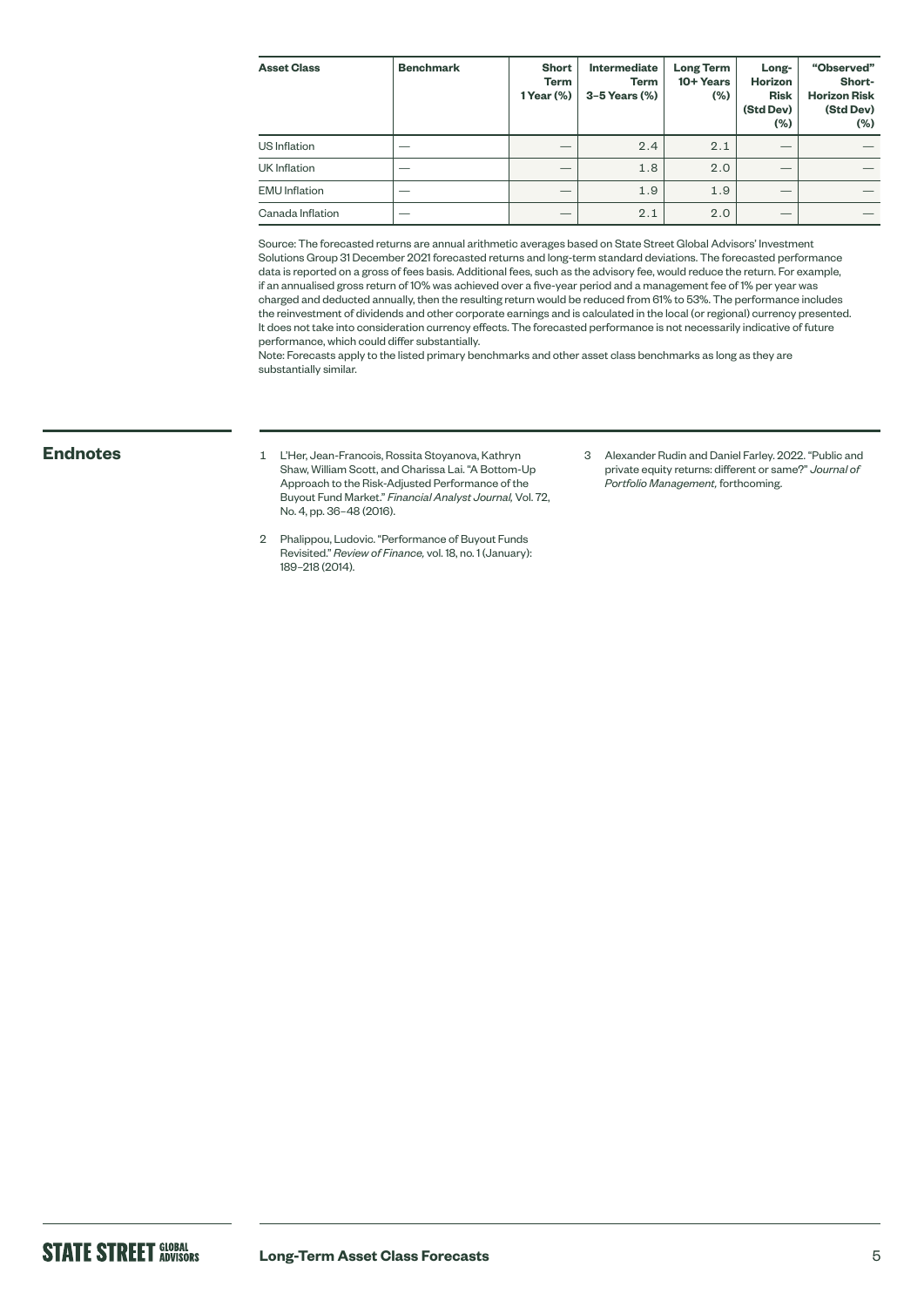# **About State Street Global Advisors**

Our clients are the world's governments, institutions and financial advisors. To help them achieve their financial goals we live our guiding principles each and every day:

- Start with rigor
- Build from breadth
- Invest as stewards
- Invent the future

For four decades, these principles have helped us be the quiet power in a tumultuous investing world. Helping millions of people secure their financial futures. This takes each of our employees in 30 offices around the world, and a firm-wide conviction that we can always do it better. As a result, we are the world's fourth-largest asset manager\* with US \$3.86 trillion† under our care.

† This figure is presented as of September 30, 2021 and includes approximately \$59.84 billion of assets with respect to SPDR products for which State Street Global Advisors Funds Distributors, LLC (SSGA FD) acts solely as the marketing agent. SSGA FD and State Street Global Advisors are affiliated.

#### **[ssga.com](http://ssga.com)**

#### Marketing Communication.

Information Classification: General

#### **Glossary**

Bloomberg Barclays U.S. Corporate High Yield Index A fixed-income benchmark of US dollar-denominated, high-yield and fixed-rate corporate bonds. Securities are classified as high yield if the middle rating of Moody's, Fitch and S&P is Ba1/BB+/BB+ or below. Bonds from issuers with an emerging markets country of risk, based on Barclays' emerging markets country definition, are excluded.

Commodities A generic, largely unprocessed, good that can be processed and resold. Commodities traded in the financial markets for immediate or future delivery include grains, metals, and minerals.

**Credit Spreads** The spread between Treasury securities and non-Treasury securities that are identical in all respects except for quality rating.

#### Dividend Equities and Dividend

**Yield** Equity securities that pay dividends. A dividend is a distribution of a portion of a company's earnings, decided by the board of directors, to a class of its shareholders. Dividends can be issued as cash payments, as shares of stock, or other property. Equity, also known as stock, is a type of security that

signifies ownership in a corporation and represents a claim on part of the corporation's assets and earnings. The dividend yield is the ratio of the dividend paid per share of issued equity over the share price.

Inflation An overall increase in the price of an economy's goods and services during a given period, translating to a loss in purchasing power per unit of currency. Inflation generally occurs when growth of the money supply outpaces growth of the economy. Central banks attempt to limit inflation, and avoid deflation, in order to keep the economy running smoothly.

MSCI World Index The MSCI World Index is a free-float weighted equity index. It includes about 1,600 stocks from developed world markets, and does not include emerging markets.

Nominal Bond Yield The annual income that an investor receives from a bond divided by the par value of the security. The result, stated as a percentage, is the same as the rate of interest the security pays.

Private Equity An umbrella term for large amounts of money raised directly from accredited individuals and institutions and pooled in a fund that invests in a range of business ventures.

Real Interest Rates, or Real Yields An interest rate that takes into consideration the actual or expected inflation rate, which is the actual amount of yield an investor receives.

The real rate is the calculation of the "nominal" interest rate minus the inflation rate as follows: Real Interest Rate = Nominal Interest Rate — Inflation.

#### REITs (Real Estate Investment

Trusts) Publicly traded companies that pool investors' capital to invest in a variety of real estate ventures, such as apartment and office buildings, shopping centers, medical facilities, industrial buildings, and hotels.

**Tactical Asset Allocation Models Illustrate** a dynamic approach to asset management that emphasises exposure to asset classes that are designed to enhance returns or control drawdowns.

#### Yield Curve (e.g., US Treasury

**Curve)** A graph or line that plots the interest rates or yields of bonds with similar credit quality but different durations, typically from shortest to longest duration. When the yield curve is said to be "flat," it means the difference in yields between bonds with shorter and longer durations is relatively narrow. When the yield curve is said to be "steep," it means the difference in yields between bonds with shorter and longer durations is relatively wide.

#### State Street Global Advisors Worldwide Entities

Abu Dhabi: State Street Global Advisors Limited, ADGM Branch, Al Khatem Tower, Suite 42801, Level 28, ADGM Square, Al Maryah Island,

P.O Box 76404, Abu Dhabi, United Arab Emirates. Regulated by the ADGM Financial Services Regulatory Authority. T: +971 2 245 9000. Australia: State Street Global Advisors, Australia, Limited (ABN 42 003 914 225) is the holder of an Australian Financial Services License (AFSL Number 238276). Registered office: Level 14, 420 George Street, Sydney, NSW 2000, Australia. T: +612 9240-7600. F: +612 9240-7611. Belgium: State Street Global Advisors Belgium, Chaussée de La Hulpe 185, 1170 Brussels, Belgium. T: +32 2 663 2036. State Street Global Advisors Belgium is a branch office of State Street Global Advisors Europe Limited, registered in Ireland with company number 49934, authorised and regulated by the Central Bank of Ireland, and whose registered office is at 78 Sir John Rogerson's Quay, Dublin 2. Canada: State Street Global Advisors, Ltd., 1981 McGill College Avenue, Suite 500, Montreal, Qc, H3A 3A8, T: +514 282 2400 and 30 Adelaide Street East Suite 800, Toronto, Ontario M5C 3G6. T: +647 775 5900. France: State Street Global Advisors Europe Limited, France Branch ("State Street Global Advisors France") is a branch of State Street Global Advisors Europe Limited, registered in Ireland with company number 49934, authorised and regulated by the Central Bank of Ireland, and whose registered office is at 78 Sir John Rogerson's Quay, Dublin 2. State Street Global Advisors France is registered in France with company number RCS Nanterre 899 183 289, and its office is located at Coeur Défense — Tour A — La Défense 4, 33e étage, 100, Esplanade du Général de Gaulle, 92 931 Paris La Défense Cedex, France. T: +33 1 44 45 40 00. F: +33 1 44 45 41 92.

**STATE STREET GLOBAL** 

<sup>\*</sup>Pensions & Investments Research Center, as of December 31, 2020.